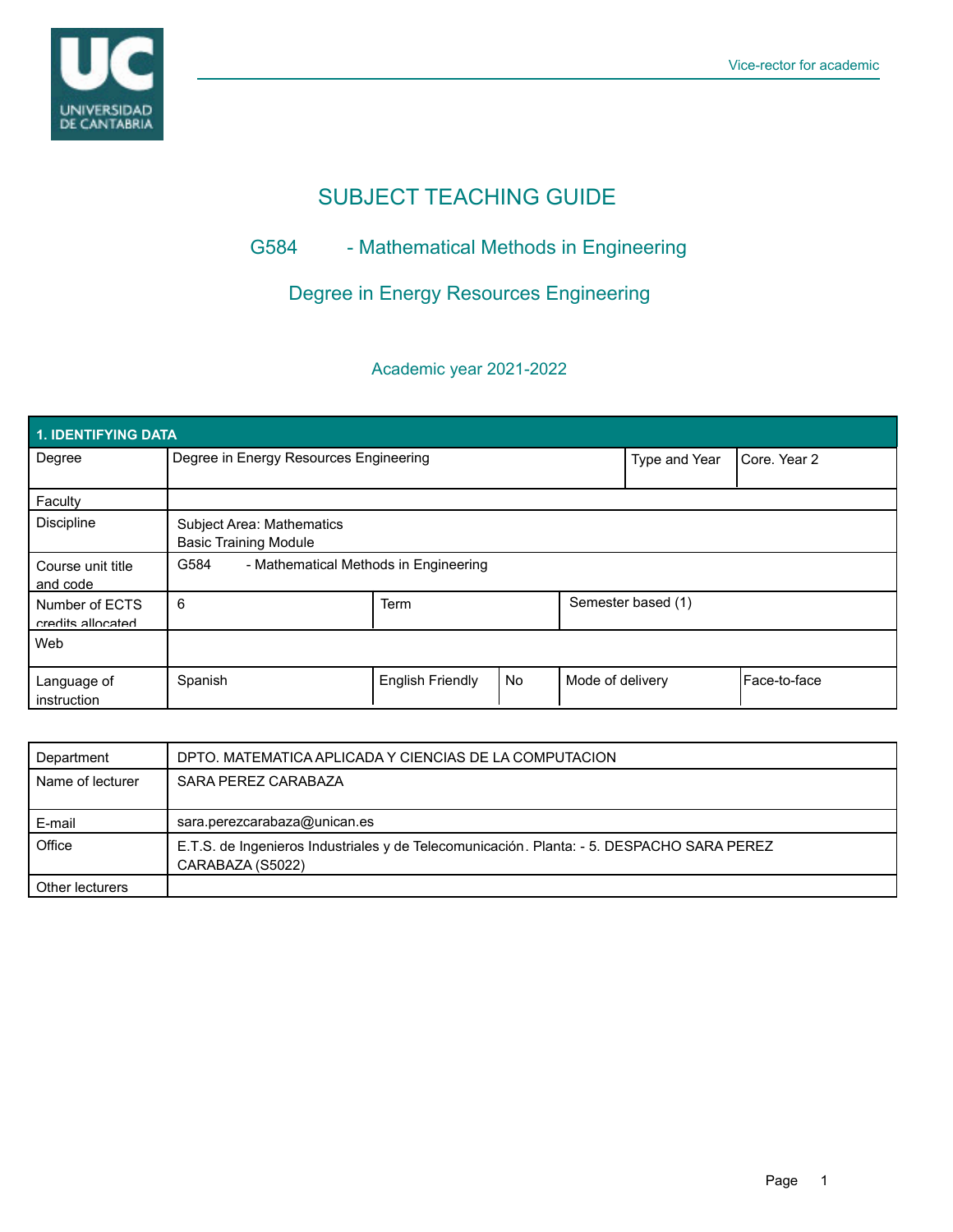

#### **3.1 LEARNING OUTCOMES**

#### Solve non-linear equations -

- Interpolate and approximate functions and numerical data
- Numerical integrals and derivatives
- Use the most adequate methods to solve systems of linear equations
- Model and solve basic scientific and technical mathematical problems
- Efficient use of computers and a programming language to tackle problems in an engineering context
- Model basic optimization problems of practical use in engineering
- Identify the most adequate techniques to solve optimization problems
- Solve linear programming problems
- Knowledge and computation of the most important statistical measures
- Compute probabilities of outcomes in practical problems
- Use random variables, recognizing their value to model many practical phenomena
- Recognize practical situations where the most common probability distributions arise

#### **4. OBJECTIVES**

The overall aim of the course is an introduction to numerical methods, optimization and statistical data analysis

Introduce the students to mathematical problem solving techniques using a computer and applied to modelling scientific and technical problems.

Use statistics to characterize the variability and quantify random processes

| <b>6. COURSE ORGANIZATION</b> |                                                          |  |  |  |
|-------------------------------|----------------------------------------------------------|--|--|--|
| <b>CONTENTS</b>               |                                                          |  |  |  |
| 11                            | Introduction                                             |  |  |  |
| $\vert$ 2                     | <b>Statistics</b>                                        |  |  |  |
| 2.1                           | Descriptive statistics                                   |  |  |  |
| 2.2                           | Probability and random variables                         |  |  |  |
| 2.3                           | Common probability models                                |  |  |  |
| 2.4                           | Least squares regression models                          |  |  |  |
| 3                             | <b>Numerical methods</b>                                 |  |  |  |
| 3.1                           | Numerical solution to non-linear equations               |  |  |  |
| 3.2                           | Numerical interpolation, integration and differentiation |  |  |  |
| 3.3                           | Numerical solution to systems of non-linear equations    |  |  |  |
| 4                             | Optimization                                             |  |  |  |
| 4.1                           | Linear programming and optimization                      |  |  |  |